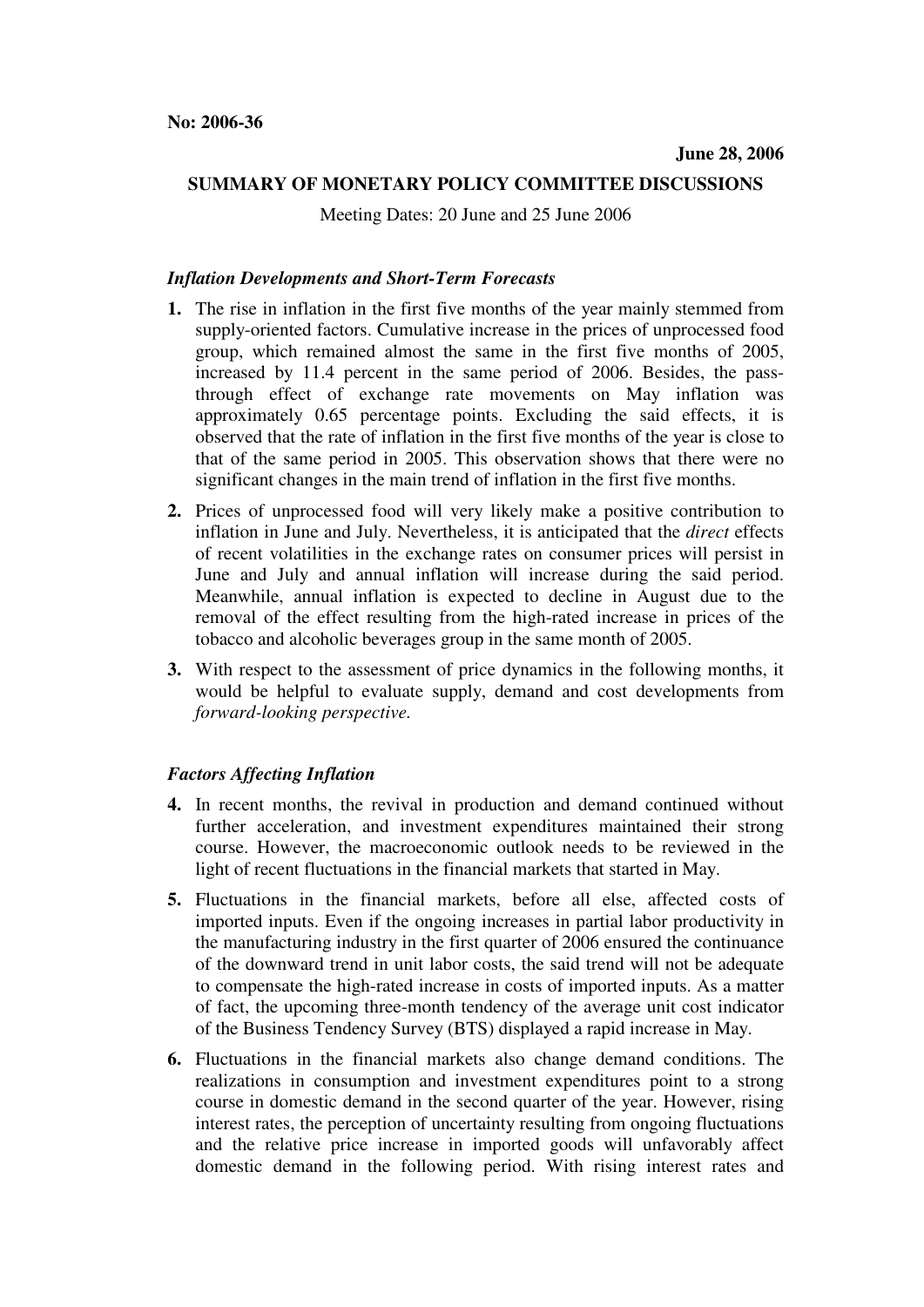shortening maturities, the rate of increase in credits has already declined. Expectations in the Consumption Tendency Survey indicate a slowdown in demand. Actually, the upcoming three-month tendency of the BTS domestic market orders and sales indicators showed sharp declines in May.

- **7.** These developments are expected to lead to contractionary impacts on the foreign trade balance and thus, on the current account deficit during the rest of the year. It is anticipated that export performance, especially in labor-intensive sectors, will be positively affected due to the decline in foreign currencydenominated unit wages arising from the depreciation of the New Turkish lira. Meanwhile, it is expected that imports, which has recorded high increases recently, will slow down starting from July. Even though no decreases are expected in imports of intermediary goods due to high levels of energy prices, imports of capital and consumption goods, which have recorded high growth since the second half of 2005, are expected to decrease substantially on an annual basis in the second half of 2006.
- **8.** It is projected that despite of the increase in net foreign demand, the slowdown in domestic demand will be dominant in the short run and the net effect of recent fluctuations on the total demand will be of a contractionary nature. In this framework, the downward pressure on inflation exerted by demand conditions is expected to increase in the second half of the year.
- *9.* Although the investment tendency is estimated to lose pace in the second half of the year, the strong investment realizations of the last three years is predicted to continue to support productivity increases in the medium-term. Moreover, the expanding tendency in labor supply in urban areas stemming from the structural transformation in demographic factors and the agricultural sector will continue to suppress labor costs. In conclusion, it is anticipated that unit labor costs will continue to contribute to the disinflation process in the coming period as in recent years.
- 10. Despite the fact that international commodity prices entered a downward trend after the high-rated increase in May, they still remain at relatively high levels. Accompanied by the movements in exchange rates, these developments led to an increase in TL-denominated costs of commodities and other imported intermediary goods. The extent and duration of the *indirect* effects of unfavorable developments in imported input costs on consumer prices will chiefly depend on the course of demand conditions and expectations.
- 11. The second Expectations Survey data for June reveal that the ongoing fluctuations in financial markets have a negative impact on inflation expectations. Both the annual inflation expectations for the 12-month period and for the end of the 24-month period are above medium-term targets. The Monetary Policy Committee considered the deterioration of the expectations for the end of the 24-month period as a significant development.

## *The Monetary Policy Decisions of 20-25 June 2006*

**12.** In the ordinary meeting of the Monetary Policy Committee dated 20 June 2006, the Committee evaluated the data announced after the unscheduled meeting of 7 June 2006 and other developments and then, stated that there was no significant development that would affect the decision-making process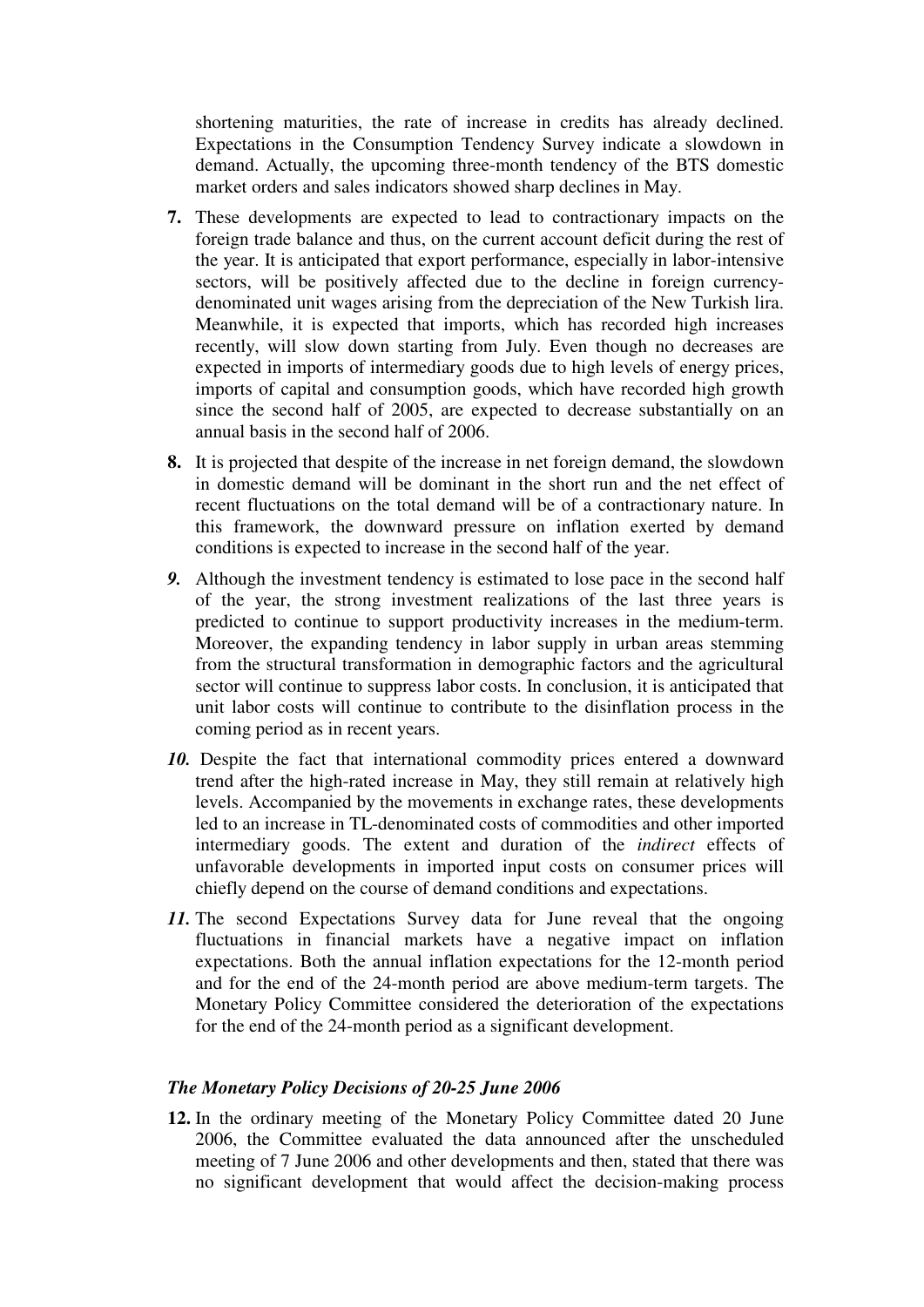between 7-20 June 2006. Parallel to this evaluation, the Committee maintained the policy position of the previous meeting. In the brief announcement made after the said meeting, it was clearly stated that monetary policy would be conducted effectively in the event of an unfavorable development that might affect the medium-term inflation outlook. In this context, the Committee especially drew attention to medium-term expectations, international liquidity conditions and pricing behaviors, and announced that it will closely monitor developments in these factors.

- **13.** There were striking developments in international liquidity conditions and expectations in the days following the meeting of 20 June 2006. The increase in the movements in international financial markets continued to exert pressure on both exchange rates and medium and long-term interest rates in developing countries beyond the extent implied by economic fundamentals. Meanwhile, Turkey has been significantly influenced by these developments because of the structure of the portfolio held by non-residents. Furthermore, the Expectations Survey of 22 June 2006 reveals that medium-term expectations are continuing to increase.
- **14.** Following these developments, the Monetary Policy Committee gathered on 25 June 2006 to assess the developments and to discuss the measures to be taken. Members of the Committee have reached a consensus that recent volatility has the potential to affect the expectations and the risk perceptions, and thus disinflation process in the medium term. And the Central Bank will not allow this to happen. In this context, it is announced that the Central Bank will start deposit purchase auctions in order to reduce the excess New Turkish Lira liquidity in overnight money market via open market transactions, with the aim of increasing the effectiveness of the monetary policy decisions. Hence, the need for unscheduled Monetary Policy Committee meetings has been reduced. Governor Yılmaz has submitted the regulation, which has been drawn up for this purpose, to the Committee. Moreover, liquidity conditions in the foreign exchange markets have been thoroughly assessed and shrinkage of foreign exchange liquidity was identified. Due to the fact that an effectively operating foreign exchange market is a prerequisite for price stability, the Committee has expressed its full support for the effective intervention of the Central Bank Head-Office in order to provide foreign exchange liquidity via its instruments and mechanisms. At its meeting of dated 25 July 2006, the Committee has reviewed policy rates and has decided to further strengthen monetary tightening in order to improve medium-term inflationary expectations. Hence, the Committee has showed its determination to fight against inflation and stated explicitly that it is ready to do whatever necessary to achieve medium-term targets.

## *Outlook*

- **15.** In the light of these decisions and under the assumption that the cautious attitude of monetary policy continues, the assessments made by the Committee on the medium-term outlook can be summarized as:
- **16.** The Committee foresees that domestic demand and growth will slow down in the second half of 2006. Though this downward trend is not expected to reach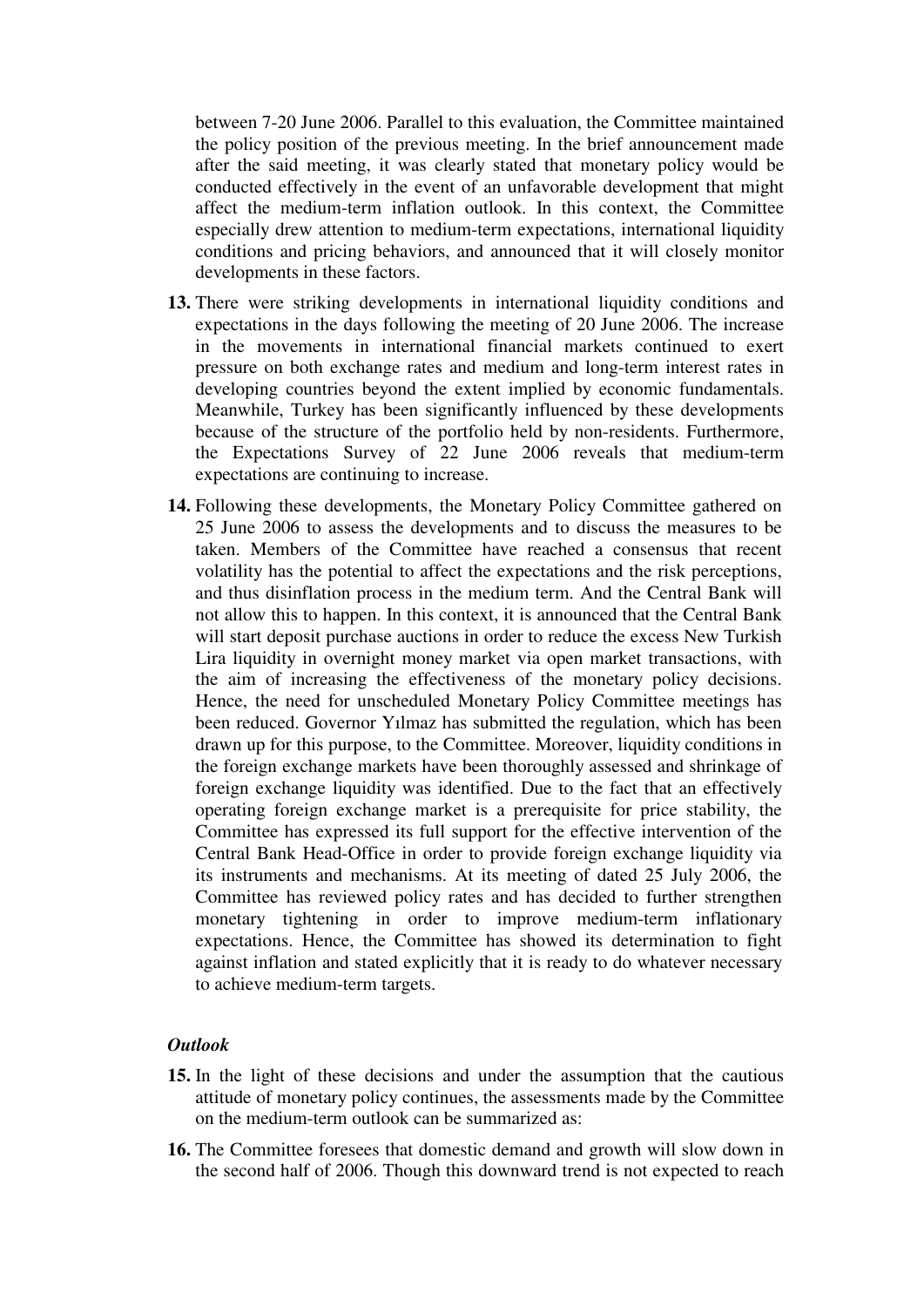stagnation level, it is predicted that growth rates will decline drastically compared to the first half of the year. Despite of the fact that economic activity is expected to recover gradually in the medium term, it will not be a surprise to witness low growth rates in the first half of 2007.

- **17.** The forecasted contraction in demand will also contribute to the ease of the secondary effects of cost-oriented pressures on inflation. In this context, the impact of the latest movements in exchange rates on prices is expected to diminish from August onwards. Even if annual inflation is predicted to decline in August, inflation may display fluctuations in the fall due to intensive seasonal price adjustments. However, it is estimated that inflation will regain stability and that the main tendency will display a significant decline as of the second quarter of 2007 onwards.
- **18.** The latest decisions of the Central Bank have increased the prospects for 2006 year-end inflation staying at a single digit-rate. More importantly, the effects of the latest exchange rate fluctuations on inflation are less likely to reflect in 2007. In this context, the Committee believes that the medium-term targets are achievable. Undoubtedly, these assessments rest upon the assumptions that fiscal discipline will continue, the consistency of incomes policy with the inflation targets will be maintained and expectations will be managed wisely.

#### *Risks and Policy Response*

- **19.** The effects of the rises in energy and commodity prices and the rapid expansion of global output on inflation expectations in developed countries remained limited until recently. However, the upward tendency in inflation in these countries is considered an important risk factor. The monetary authorities of developed countries are growing more and more cautious about inflation and monetary policy. The Monetary Policy Committee deems the possibility of sustained global inflation concerns and continued monetary tightening process in developed countries as one of the most important risk factors.
- **20.** In the event of the occurrence of risk that may lead to further decline in the global risk appetite and new fluctuations in Turkish financial markets, the Central Bank will not respond to the direct effects stemming from relative price changes, but will not allow any deterioration in expectations and general pricing behavior. Accordingly, the Central Bank will continue to employ all policy instruments effectively in the upcoming period, as before.
- **21.** According to Committee members, another significant risk relating to the upcoming period is the possibility of deterioration in pricing behaviors. The studies that have been carried out at the Central Bank show that inflation targets have become a variable that is more frequently referred to in pricing decisions. Even though the upward tendency recently observed in inflation is temporary, the memories of high inflation are still very fresh. Therefore, a rise in the backward-looking indexation method or indexation to a variable other than the target in pricing behavior is a risk factor that should be avoided. The